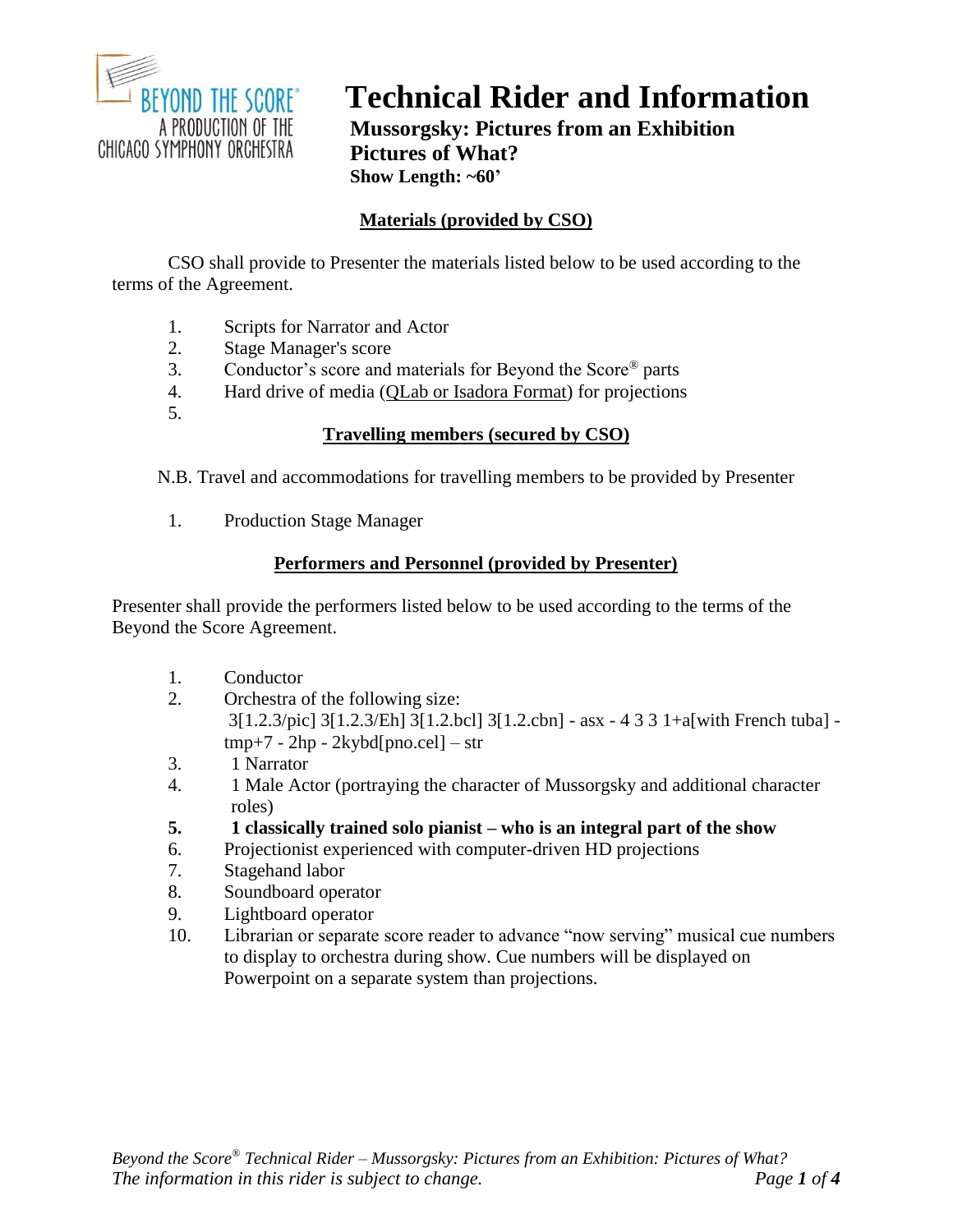# **Technical Information**

## **CSO agrees to furnish the following at CSO's expense:**

-- Hard-drive and access to online storage with show multimedia in QLAB format.

-- Scripts for actors

-- Cuing score for Production Stage Manager

## **Presenter agrees to furnish the following at Presenter's expense:**

#### *SOUND* (Subject to advance)

-- Sound equipment to amplify spoken word clearly and consistently throughout concert hall; 2 wireless headset microphones (DPA 4065 or equivalent); sound to be mixed from in-house position. Back-up microphones for actors are recommended.

-- CD player or audio playback laptop (recommended) and operator are needed for all nonorchestral rehearsals to play orchestral excerpts. Excerpts will be provided as CD and as MP3/playlist, and should be played through the primary sound system.

-- Clearcom system for communication between Production Stage Manager, soundman, lightboard operator and projectionist, and musical excerpt player for non-orchestral rehearsals.

#### *LIGHTING* (Subject to advance)

- -- Specials focused as follows:
	- narrator and actor (downstage left)
	- conductor/keyboards and soprano at fortepiano (center stage)
	- soprano/mimes/solo violinist (downstage right)

-- Stand lights for orchestra members and conductor powered from light board and dimmable; recommend use of hoods or other masking device for orchestra stand lights to minimize spill onto screen. Stand lights to be removed at intermission (2nd half of concert in regular concert lighting).

#### *ONSTAGE CAMERA*

-- Fixed position onstage camera feeding zero-latency close-up footage of keyboard and hands

#### *PROJECTION/SCREEN for Primary projections* (Subject to advance)

-- Minimum 16' x 28' screen to accommodate 16:9 aspect ratio images centered above orchestra as needed for optimal sightlines (retractable screen is optimal).

--Appropriate location from which to project with appropriate power requirements for projection equipment.

-- -- Projector should feature a minimum resolution of 1920 X 1200 and a minimum brightness of 14,000 lumens. Appropriate lenses based on throw distance and hall.

-- A main projection computer consisting of a **MacPro [\*\*This is a desktop tower computer and NOT a MacBook Pro Laptop]\*\*\*** or similar model running MacOS 10.11 or later. The computer must have a Retina display and at least a quad-core processor, a Solid State Hard Drive, a minimum of 8GB of RAM, and a minimum of 2GB of video RAM. This computer should have its own wired dedicated monitor, keyboard, and mouse (or pointing device).

—Projection computer must have the ability to output audio. A stereo audio connection to the venue's sound system is necessary. This can be via the built-in audio output (3.5mm), or using a digital audio interface.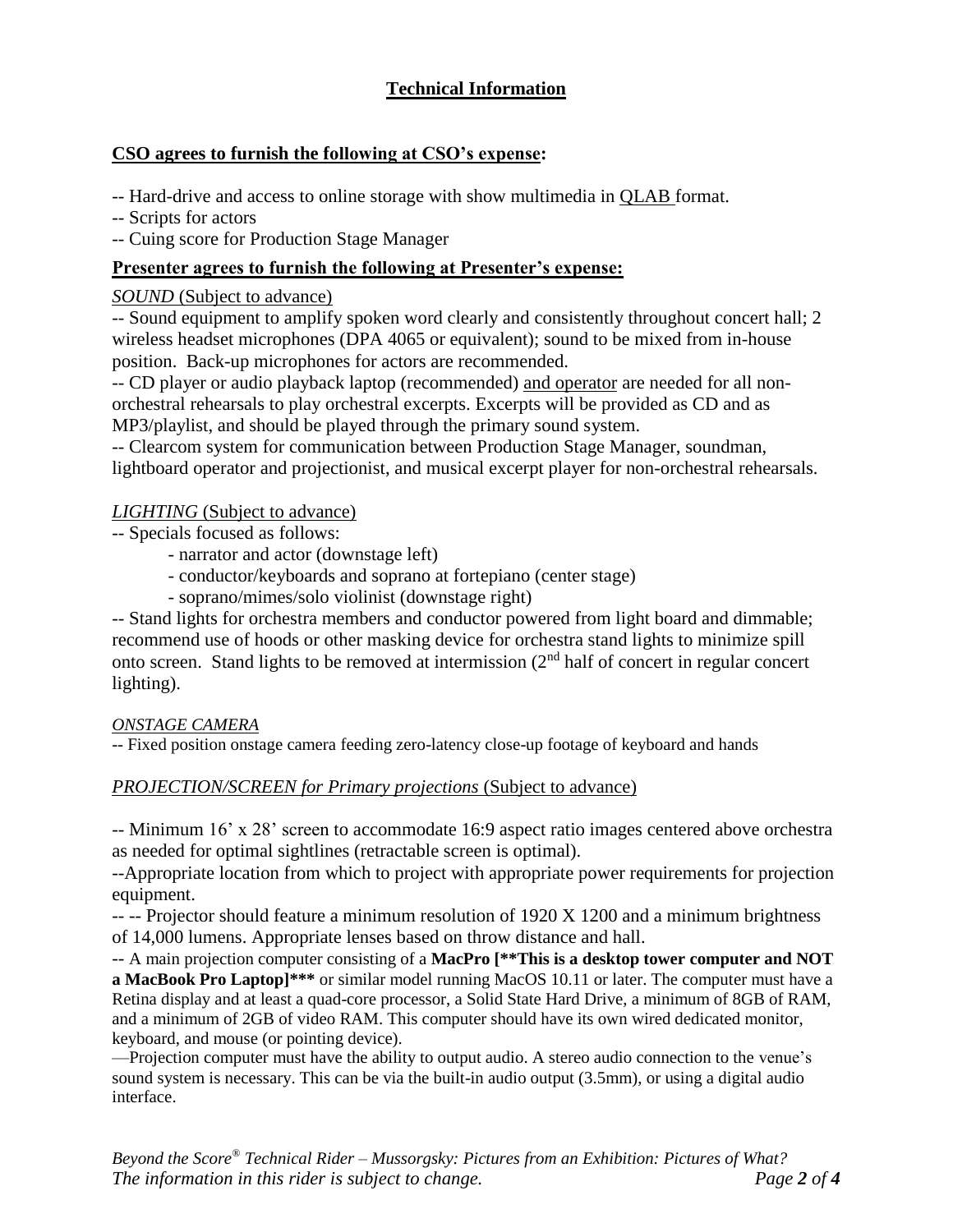-- Backup computer recommended. Backup computer should mirror the projection computer, but a MacBook Pro with Retina display (2014 or later) can be used as a backup as needed. Note that used in place of a second MacPro as a backup.

-- 2 "now serving" [downstage left, downstage right or in house] number displays indicating to orchestra the current/next excerpt. Librarian (or other qualified person) follows along in script and advances numbers with remote when appropriate. Effect can be accomplished with laptop running PowerPoint and 2 monitors onstage in view of the musicians. We recommend this be operated by the same individual who operates music examples for non-orchestral rehearsals.

--Presenter will be required to download and rent via temporary license appropriate projection software as required by show. Projection format will be in either Isadora or QLab formats.

--A Folsom Screen Pro switcher (or similar switcher) is necessary if using a backup computer

-- All necessary cables and distribution

#### *CONCERT DRESS*

-- Narrator, Actor and Pianist should wear all-black attire.

#### O*THER*

--Two tall chairs for narrator and actors place downstage left of conductor

--Music stands and stand lights as appropriate for actor and narrator

--Placement for Production Stage Manager in front of house position (i.e., booth) or backstage with video monitors (one large overall stage view and one conductor view) and audio monitor.

-- Music stand with stand light and ClearCom in central main-floor location for rehearsals as requested by Production Stage Manager

-- Stagehand labor required to focus and run lighting, mix amplified sound, and rig screen. Projectionist to set and run projection, including switching of called images. (Soundboard operator, light board operator, projectionist and other personnel involved in concert should be present at all rehearsals, including run-throughs.).